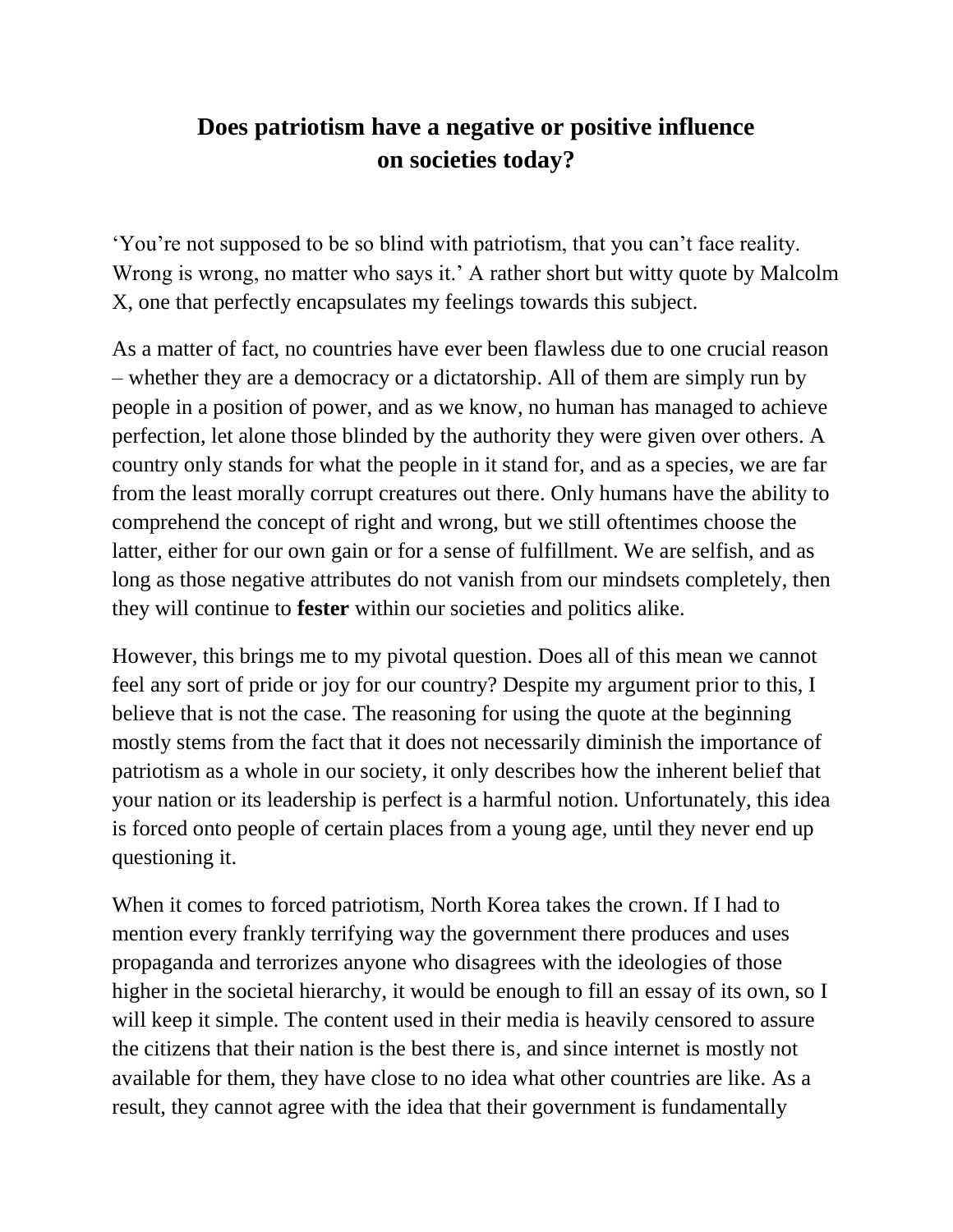flawed, because there is nothing telling them that could be a possibility, other than a gut feeling that something is not right. All the information they are allowed to receive is fully in support of their leadership, and as long as no external sources are available to convince them otherwise, they have no choice but to blindly support their country. They end up believing that blatant disregard for basic human and constitutional rights such as freedom of speech is fully justified, since their leader says so, and questioning his decisions would result in inevitable punishment.

Despite this, statistically speaking the most patriotic place is the USA. What sets the two mentioned countries apart is the reason why their inhabitants feel such strong patriotic feelings towards them. In the first case, the major reason is the lack of external sources and proof that their way of living is far from appropriate. However, Americans do not face those struggles. For them, their pride is very real and, in their eyes, very justified too. Why is that so?

Patriotism benefits those in power. If someone strongly believes that their country cannot do anything wrong, they end up agreeing with, or at the very least accepting whatever decisions are made. That, to some degree, protects the governments from having to deal with protests or riots, because why protest the nation if the nation can do no wrong? To an extent, that could be a reason as to why the number of patriots in the United States of America is so high. Politicians work hard to push the narrative of the perfect America to youngsters in schools, ensuring that every generation has a strong sense of love for their homeland.

Patriotism is not only a blind support, though. Those who love their country in a more grounded way fight for positive changes to be made, while others do not, since they already believe their nation is perfect as it is. But by believing in the perfection, they are actively overlooking how their privilege affects the situation. Those who are negatively affected by the decisions of those with political influence or are part of a community of people with a history of oppression in that certain nation will naturally find it more difficult to be proud of the achievements of their country, since their views will always be skewed to perceive the negative aspects more harshly.

Every ideology, in its extreme form, is harmful in a sense. However, patriotism is not inherently wrong, regardless of my previous statements. An adoration for your